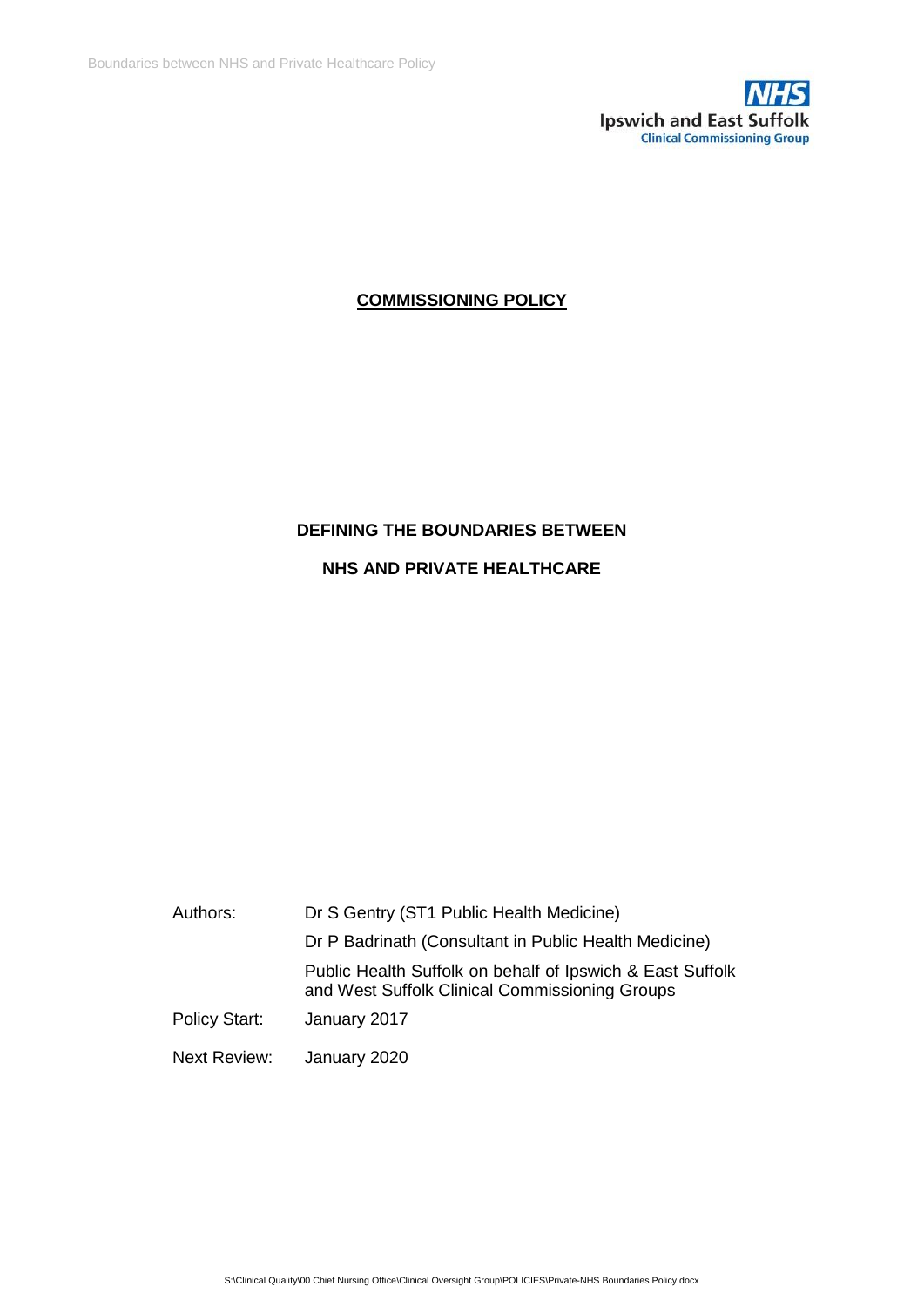

# **Contents**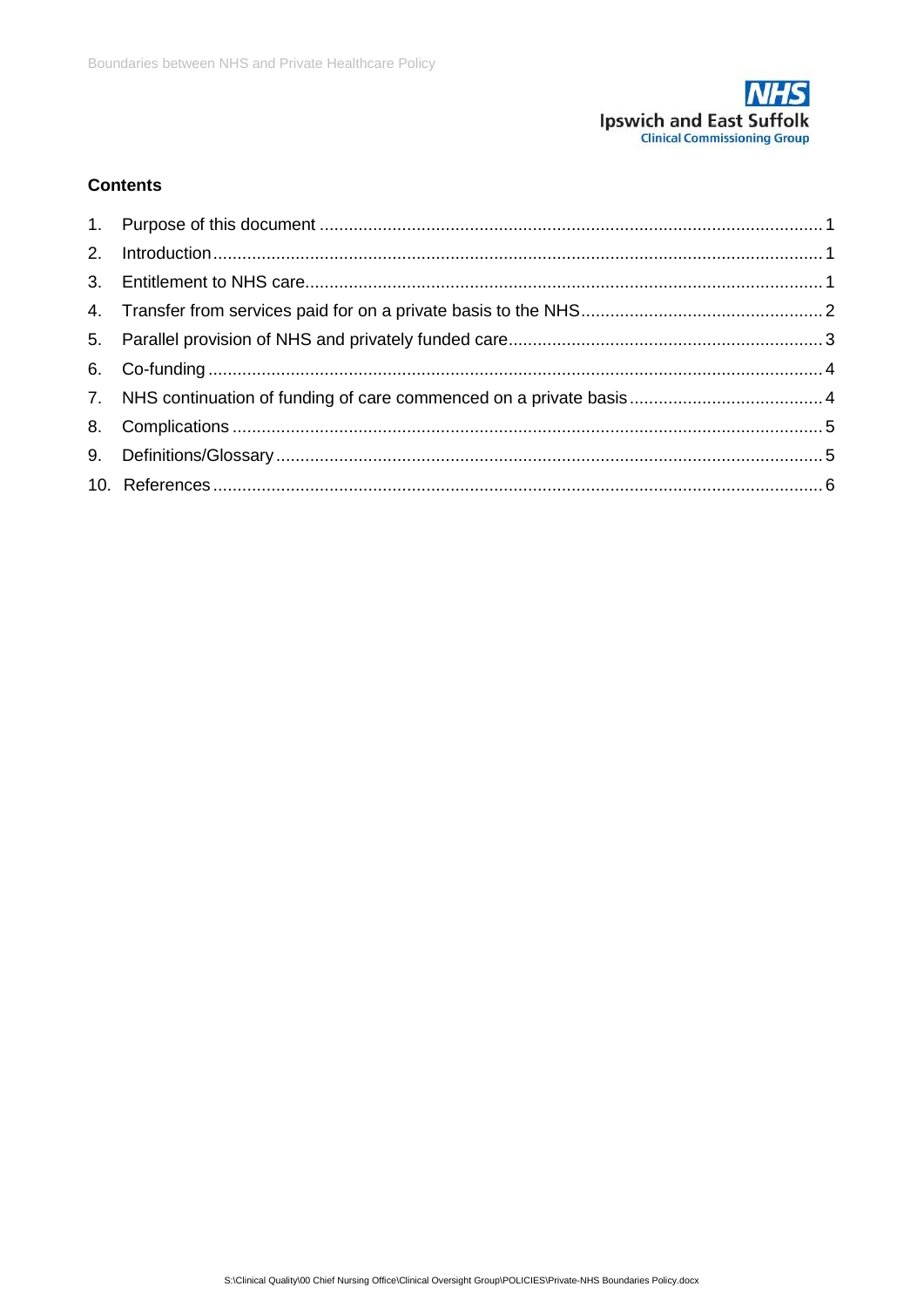

#### <span id="page-2-0"></span>**1. Purpose of this document**

1.1 This document defines the boundaries between NHS and private healthcare for West Suffolk Clinical Commissioning Group and Ipswich and East Suffolk Clinical Commissioning Group. Many patients entitled to NHS care choose to use a combination of NHS and privately funded services. This document provides guidance on the Clinical Commissioning Groups' (CCGs) role in continued funding when a patient moves between private and NHS healthcare. It considers joint NHS and private funding of care commenced on a private basis and the role of the NHS and private healthcare in managing complications occurring as a result of private treatment. It aims to be transparent, allow for clarity and reduce any areas of dispute in future around responsibility of these costs. It is expected that all providers to the CCGs will comply with this policy.

#### <span id="page-2-1"></span>**2. Introduction**

- 2.1 Many patients entitled to NHS care choose to have some or all of their investigations or treatment provided privately, using private health insurance or direct payment. Some reasons for this choice include the ability to access treatment more quickly, to access treatment not available within NHS commissioned care, or for the added convenience or comfort of private facilities. With increasing emphasis on patient choice it is recognised that patients may move between NHS and private healthcare at different stages in their treatment. However, there are opportunities for inequalities to develop between those who are able to afford to opt for aspects of their care to be provided privately and those who cannot. A clear policy is required to prevent this and uphold the values of the NHS Constitution, including the role of the NHS in the promotion of equality through the services it provides (1). This policy aims to ensure that, when accessing NHS services, those who have chosen to fund part of their care privately do not have undue advantage over those whose entire care has been provided by the NHS. A clear policy is also required on the role of the NHS in relation to complications occurring as a result of care funded privately, in view of the opportunity cost and the CCGs' wider responsibility for the whole population.
- 2.2 This document aims to set out West Suffolk CCG and Ipswich & East Suffolk CCG's policy on the boundaries between NHS and private healthcare, and responsibility when complications occur after private treatment.

#### <span id="page-2-2"></span>**3. Entitlement to NHS care**

- 3.1 NHS care is made available to patients in accordance with the policies of West Suffolk CCG and Ipswich & East Suffolk CCG. However individual patients are entitled to choose not to access NHS care and/or to pay for their own healthcare through a private arrangement with doctors and other healthcare professionals. Save as set out in this policy, a patient's entitlement to access NHS care should not be affected by a decision by a patient to fund part or all of their healthcare needs privately <sup>(2-5)</sup>.
- 3.2 Patients are entitled to seek provision for part of their treatment for a condition by a private healthcare arrangement and part of the treatment to be commissioned by West Suffolk CCG and Ipswich & East Suffolk CCG, provided that the NHS care is delivered in episodes of care which are clearly differentiated from any privately funded care, delivered at a separate time and place (unless clinically inappropriate to do so)<sup>(5)</sup>. This is to ensure there is no risk of the NHS subsidising private care  $(2)$ . The NHS commissioned treatment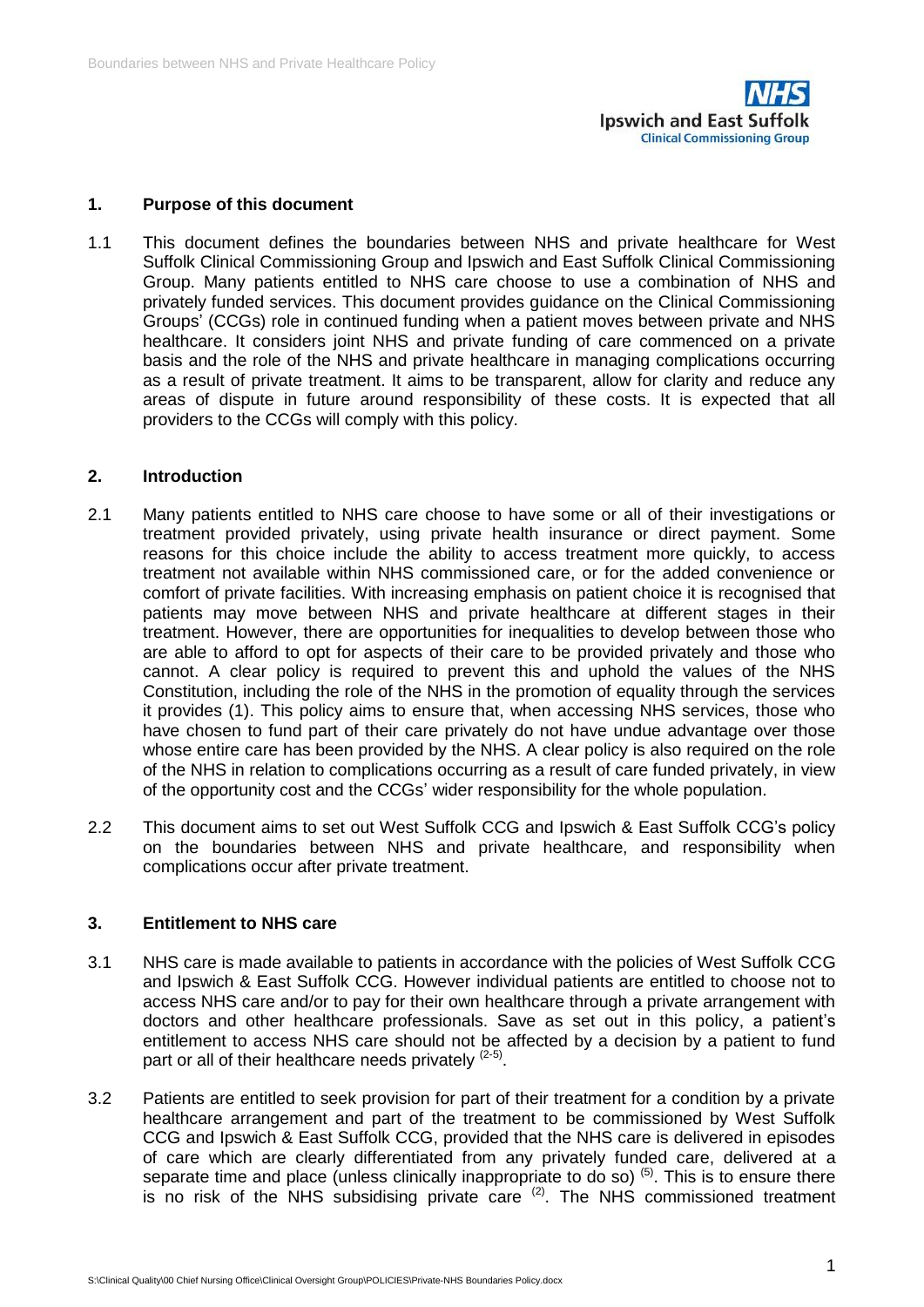

provided to a patient is always subject to the clinical supervision of the NHS treating clinician  $<sup>(4)</sup>$ . There may be times when an NHS clinician declines to provide NHS treatment if</sup> he or she considers that any other treatment given, whether as a result of privately funded treatment or for any other reason, makes the proposed NHS treatment clinically inappropriate.

- 3.3 A patient, whose private consultant has recommended treatment with a medication normally available as part of NHS commissioned care in the patient's clinical circumstances, can ask his or her NHS clinician to prescribe the medication  $(3-6)$  as long as:
	- a) The NHS clinician considers it to be medically appropriate in the exercise of his or her clinical discretion
	- b) The medication is normally funded by West Suffolk CCG and Ipswich & East Suffolk CCG
	- c) The NHS clinician is willing to accept clinical responsibility for prescribing the medication.
- 3.4 If the NHS clinician, for example the patients' NHS GP, does not feel able to accept responsibility for the prescription as it is of a specialist nature, they should consider referral to an NHS Consultant who can consider prescribing the medication as part of NHS funded treatment <sup>(3-5)</sup>.
- 3.5 If the medication recommended by the private clinician is more expensive than the medication options prescribed in the same clinical situation in the NHS, the NHS clinician should follow CCG prescribing advice, and explain this to the patient, who retains the option of purchasing the more expensive medication via the private consultant  $(3-5)$ .

#### <span id="page-3-0"></span>**4. Transfer from services paid for on a private basis to the NHS**

- 4.1 An individual who has commenced treatment that would have been routinely commissioned by the CCGs (NHS commissioned care) on a private basis can, at any stage, request to transfer to complete treatment in the  $NHS$  (5). In this event the individual will, as far as possible, be provided with the same treatment they would receive if they had begun their treatment with the NHS. The CCG will not reimburse the patient for any treatment they received as a private patient prior to requesting to return to NHS care. Patients who transfer from private to NHS commissioned care should not be put at any advantage or disadvantage in relation to the NHS care that they receive because they commended their treatment privately.
- 4.2 A patient who has paid for an element of their care, such as a diagnostic test, privately is entitled to access NHS-commissioned treatment if they meet the commissioning criteria for that treatment  $(3-5)$ . This cannot be used as a justification to provide care that is not available to other NHS patients. At the point the patient seeks to transfer back to NHS care, the CCG can request that the patient be reassessed by an NHS clinician, although this does not need to be done routinely. The patient will not be given preferential treatment by virtue of having accessed part of their care privately. Patients who wish to transfer from private outpatient to NHS commissioned are must go via their GP for assessment and onward referral for NHS commissioned care.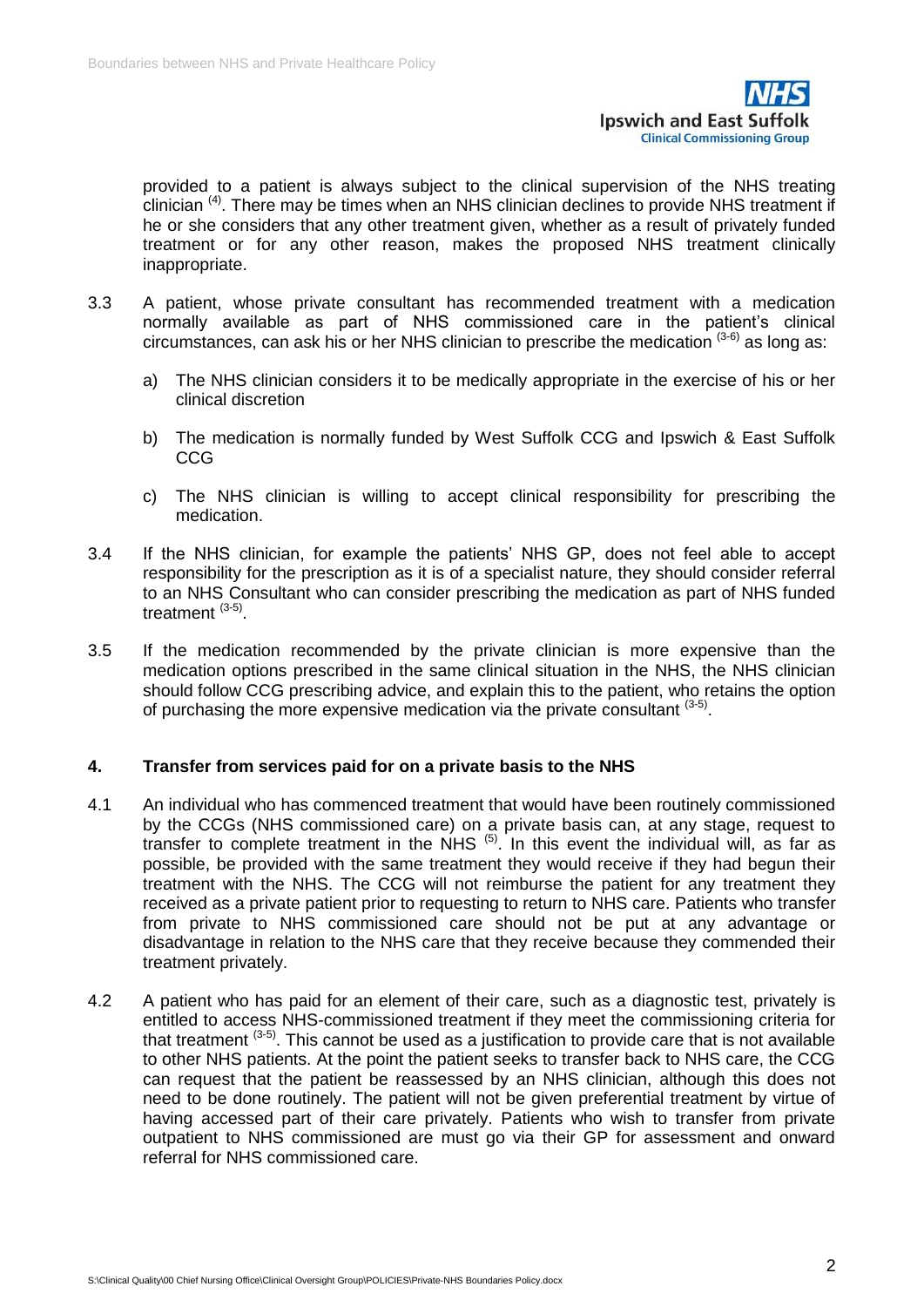

## <span id="page-4-0"></span>**5. Parallel provision of NHS and privately funded care**

- 5.1 NHS care is free of charge to patients unless Regulations have been brought into effect to provide for a contribution towards the cost of care being met by the patient  $(3-5)$ . Such charges, known as co-payment, include prescription charges and some clinical activity undertaken by opticians and dentists. These charges are not "co-funding" (as defined below) but are specific NHS charges set by Regulations which have always been part of the NHS.
- 5.2 Patients are entitled to contract with NHS Providers to provide privately funded patient care as part of their overall treatment  $(4, 5)$ . It is a matter for NHS Providers as to whether and how they agree to provide such privately funded care. However, NHS Providers must ensure that private and NHS care are kept as clearly separate as possible. Any privately funded care must where clinically appropriate be provided by an NHS Provider at a different time and where possible place from NHS commissioned care.
- 5.3 In particular, each visit to an NHS hospital is considered an episode of care, and private and NHS funded care cannot be provided to a patient in a single episode of care at an NHS hospital, unless separation would pose overriding concerns regarding patient safety.
- 5.4 If a patient is an in-patient at an NHS hospital, any privately funded care must be delivered to the patient in a separate location and time, with clear division between the privately funded and NHS funded elements of care, unless separation would pose overriding concerns regarding patient safety  $(4, 5)$ . For example, a patient wishing to pay for an unfunded cancer drug in addition to chemotherapy treatment they have been receiving on the NHS may attend their NHS appointment for chemotherapy in the morning, and then attend a separate appointment later in the day for the unfunded drug  $(2)$ . In addition to paying for the unfunded drug, the patient must pay any costs for staff involved in the provision of the unfunded drug, and any investigations needed as a result of taking the unfunded drug.
- 5.5 A patient is not entitled to "pick and mix" elements of NHS and private care within the same treatment, and so is unable to have privately funded and NHS funded treatment provided as part of the same episode of care  $(2-5)$ . For example, a patient undergoing a cataract operation as an NHS patient cannot choose to pay an additional private fee to have a multifocal lens inserted during his or her NHS surgery instead of the standard single focus lens inserted as part of NHS commissioned surgery.
- 5.6 The only time when this rule may not apply is if there are overriding patient safety concerns about separating episodes of care (7). For example, a patient on a specialist bone marrow transplantation unit in specialist isolation care wishing to pay for an unfunded drug in addition to their NHS treatment may not be deemed safe for transfer to an alternative location by their NHS clinician. In the case of patient safety concerns about separating private and NHS care, the patient can be cared for in line with Department of Health Guidelines<sup>(2)</sup>.
- 5.7 Private prescriptions may not be issued during any part of NHS commissioned care, except where an NHS England exemption applies  $^{(8)}$ . A common enquiry concerns fertility treatment, when a patient paying for private IVF treatment asks their GP to issue an NHS prescription for drugs or arrange NHS funded investigations as part of that treatment. This is not permitted. If the patient does not meet CCG commissioning criteria for funding for a treatment, the NHS will not prescribe drugs or support investigations or procedures required as part of the privately funded treatment  $(3, 4)$ .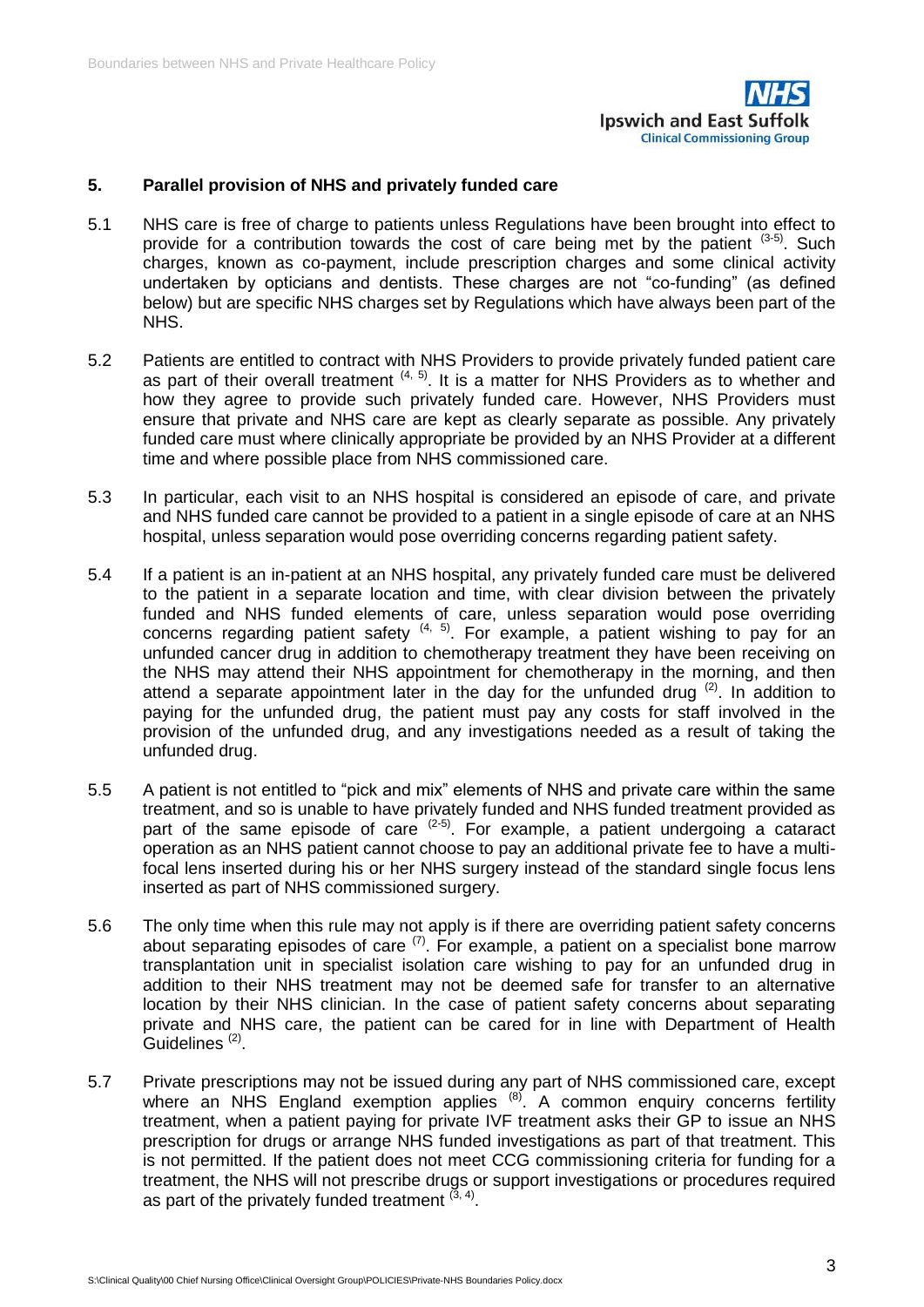

5.8 When a patient chooses to pay privately for additional treatment not usually funded by the CCG, the patient will be required to pay all costs associated with the privately funded episode of care, including accommodation, assessments, inpatient and outpatient attendances, tests, monitoring, medical interventions, management of side-effects and rehabilitation  $(5, 8)$ . The CCG will not make any contribution to the privately funded care to cover treatment that the patient could have accessed via NHS commissioned care. However, the patient remains entitled to revert to NHS care at any stage and will, at that point, be entitled to be provided with any drugs or other treatment which would have been provided to an NHS patient in the same clinical situation.

# <span id="page-5-0"></span>**6. Co-funding**

- 6.1 Co-funding, which involves both private and NHS funding for a single episode of care, and forms of co-payment other than those limited forms permitted by Regulations described above, are contrary to current NHS policy  $(3-5, 8)$ . The CCG will not usually consider any funding request of this nature.
- 6.2 If a patient is advised to be treated with a combination of drugs, some of which are not routinely available as part of NHS commissioned treatment, the patient is entitled to access the NHS funded drugs, and can consult a private clinician during a separate episode of care for the drugs not commissioned by the NHS <sup>(5, 8)</sup>. The patient will be required to pay all costs associated with the privately funded episode of care.
- 6.3 If a patient is advised to be treated with a combination of drugs to be administered simultaneously, or within the same episode of care, some of which are not funded by the NHS, and there are no patient safety concerns, if the patient chooses to go ahead with this combination they must privately fund all of the drugs provided and all other costs associated with the episode of care  $(5, 8)$ .
- 6.4 If a patient is advised to be treated with a combination of drugs to be administered simultaneously, or within the same episode of care, some of which are not funded by the NHS, and there are patient safety concerns about separating private and NHS care, then the patient shall meet the full cost of the non-NHS Drugs, the associated costs of administration and any additional costs accruing from the use of the Non-NHS Drugs. If the clinician feels that the patient would be put at risk in separating private and NHS care the patient can be cared for in line with Department of Health Guidance<sup>(2)</sup>.
- 6.5 Patients should provide written consent to receive private care which should include an explanation of the costs associated with the private care (including any associated costs), the likely outcome of the treatment and the proposed exit strategy should the patient be unable to fund on-going private treatment. Ideally a standard document should be used for this purpose  $(5)$ . It is the responsibility of private healthcare providers to ensure that patients are fully informed of the CCG's position relating to ongoing funding before commencing the private treatment<sup>(3)</sup>.

# <span id="page-5-1"></span>**7. NHS continuation of funding of care commenced on a private basis**

7.1 West Suffolk CCG and Ipswich and East Suffolk CCG policies define which treatment the CCG will and thus, by implication, will not fund (3-5). Accordingly, if a patient commences a course of treatment that the CCG would not usually fund, the CCG will not pick up the costs of the patient either completing the course of treatment or receiving on-going treatment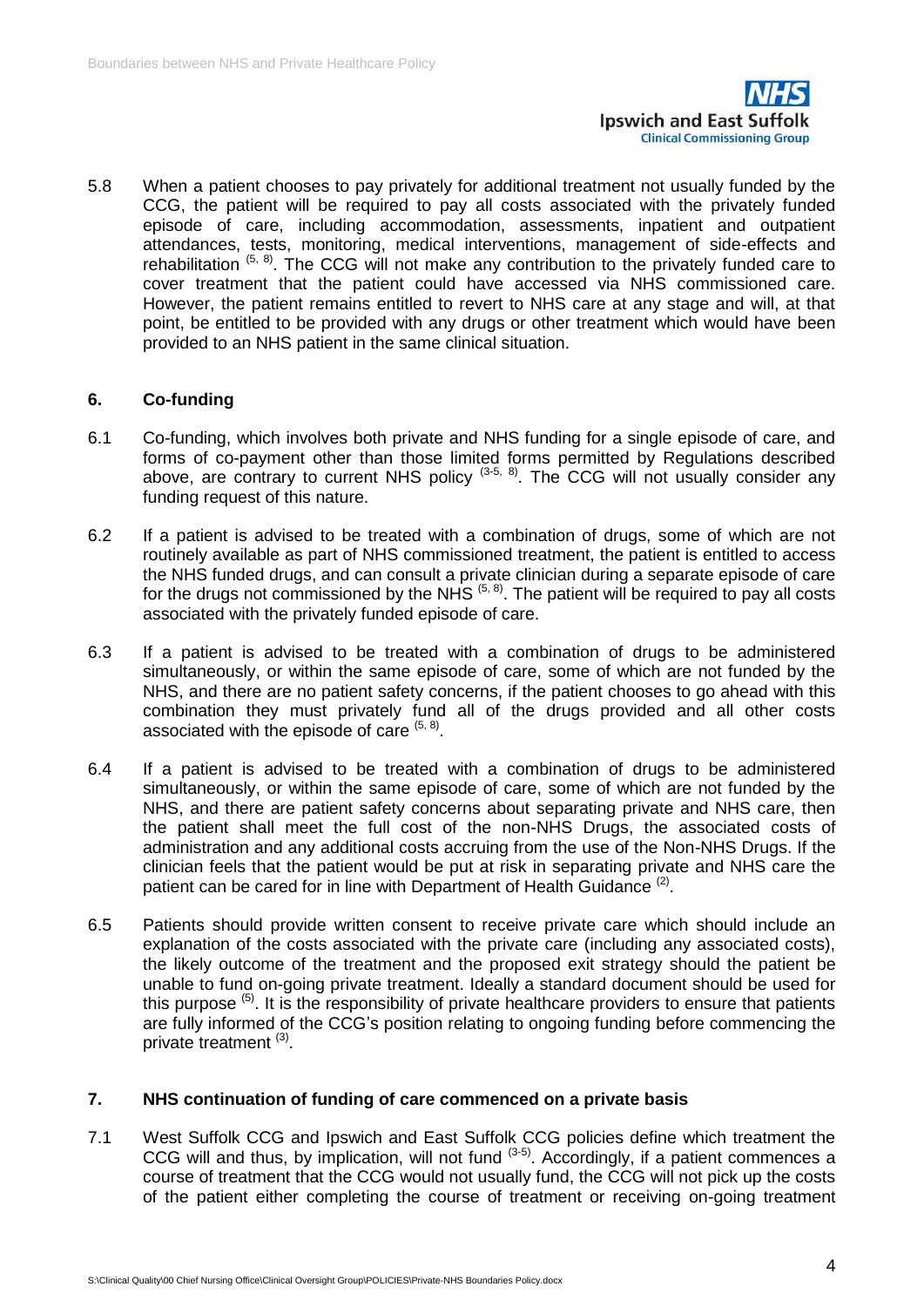

(e.g. if an individual cannot afford ongoing private treatment costs, private health insurance does not cover the full cost of the treatment, or if the patient requests the NHS to pick up the cost on the grounds that the treatment is clinically effective).

- 7.2 Under no circumstances will the CCGs reimburse a patient for any treatment received as a private patient <sup>(3-5, 8)</sup>.
- 7.3 Individual patients who have been recommended treatment by an NHS consultant, which is not routinely commissioned by West Suffolk CCG and Ipswich and East Suffolk CCG under its existing policies, are entitled to ask their GP to be referred for a second opinion from a different NHS consultant concerning their treatment options (5). However a second opinion supporting treatment, which is not routinely commissioned by West Suffolk CCG and Ipswich and East Suffolk CCG, does not create any entitlement to NHS funding for that treatment. The fact that two NHS consultants have recommended a treatment would not normally, in itself, amount to exceptional circumstances.

## <span id="page-6-0"></span>**8. Complications**

- 8.1 We expect complications of treatment that are solely the consequence of a privately funded episode of care to be managed by the private provider and privately funded. The exception to this is when a patient is admitted under emergency care or the complication is life threatening. As per the Health and Social Care act, a CCG has responsibility for every person present in its area in relation to the provision of services or facilities for emergency care  $^{(9)}$ . The NHS will never turn anyone away in an emergency  $^{(10)}$ . Clinicians should use their professional judgement in these instances and always act in the best interests of the patient (7).
- 8.2 It is the responsibility of private providers to make patients aware that the NHS is not responsible for complications occurring as a result of privately funded treatment, unless they are admitted under emergency care, or the complication is life threatening.
- 8.3 It must always be made clear who is responsible for the assessment, delivery of care and management of any complications when a patient transfers from private to NHS care or vice versa (10).
- 8.4 Any privately funded arrangement which is agreed between a patient and a healthcare provider (whether an NHS Provider or otherwise) is a commercial matter between those parties  $(5, 8)$ . Except in those circumstances set out above, West Suffolk CCG and Ipswich & East Suffolk CCG is not a party to those arrangements and cannot take any responsibility for the terms of the agreement, its performance or the consequences for the patient of the treatment.
- 8.5 Clinicians can approach Individual Funding Request (IFR) panel in extenuating or exceptional clinical circumstances.

| Opportunity cost: | the loss of other alternatives when one alternative is chosen.                                                      |
|-------------------|---------------------------------------------------------------------------------------------------------------------|
| Private patients: | patients who receive private healthcare, funded on a pay-as-<br>you-go basis or via a medical insurance policy. The |

# <span id="page-6-1"></span>**9. Definitions/Glossary**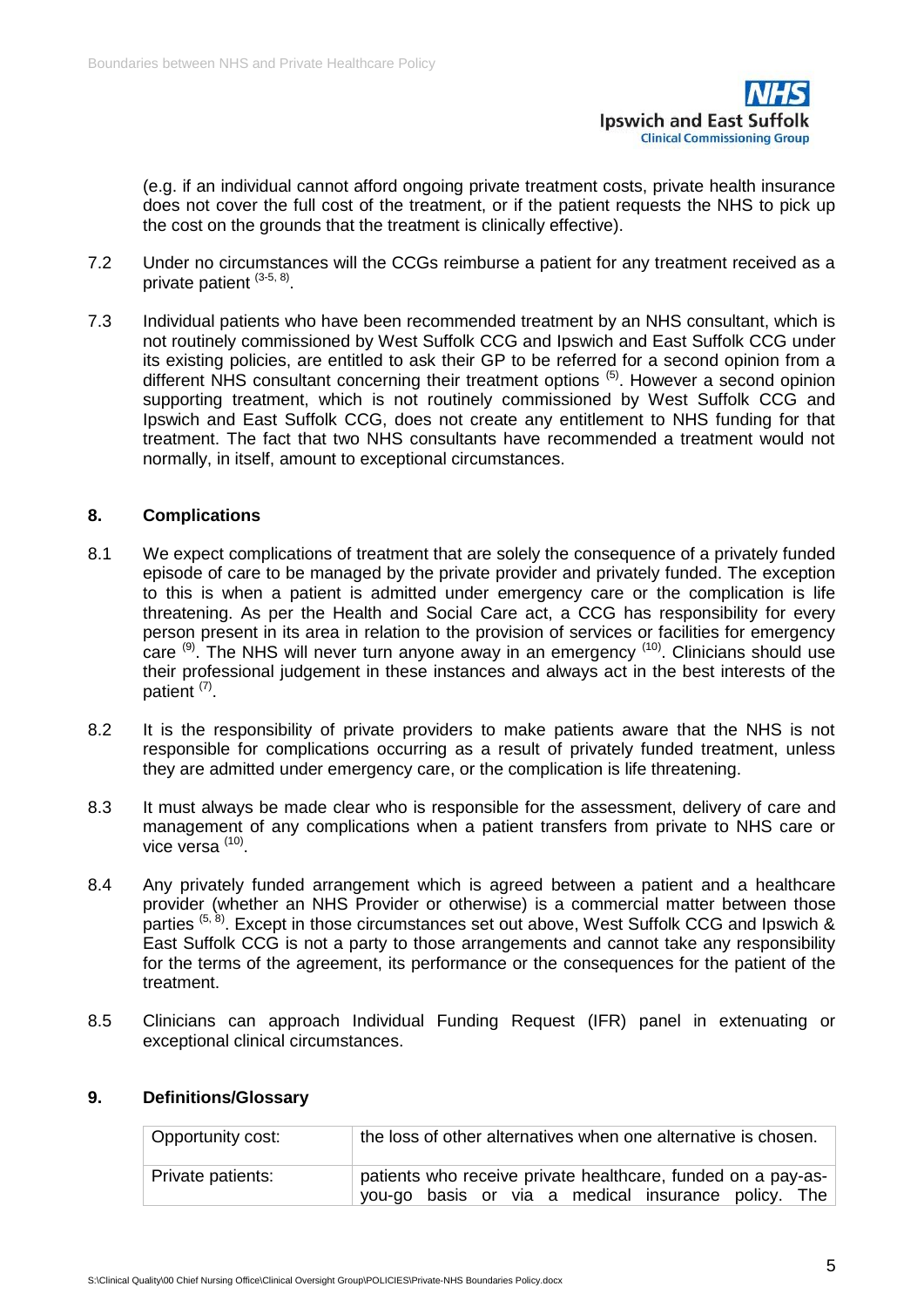

|                                  | healthcare provider could be an NHS Provider, private<br>hospital or individual doctor. The healthcare may include<br>treatments available via NHS commissioned care, or those<br>not normally commissioned by their local CCG.                                                                                                                                                                                                                                                                                                                                                                                                                                                                  |
|----------------------------------|--------------------------------------------------------------------------------------------------------------------------------------------------------------------------------------------------------------------------------------------------------------------------------------------------------------------------------------------------------------------------------------------------------------------------------------------------------------------------------------------------------------------------------------------------------------------------------------------------------------------------------------------------------------------------------------------------|
| NHS commissioned<br>care:        | healthcare for patients routinely funded by their responsible<br>NHS commissioner.                                                                                                                                                                                                                                                                                                                                                                                                                                                                                                                                                                                                               |
| Co-payment:                      | where the Government has passed Regulations requiring<br>patients to make a contribution to the overall cost of NHS<br>commissioned care, e.g. prescription charges.                                                                                                                                                                                                                                                                                                                                                                                                                                                                                                                             |
| Co-funding or top-up<br>funding: | Co-funding of NHS care is any arrangement under which the<br>cost of an episode of care within the NHS (for example an<br>out-patient visit, an operation, etc.) is part funded by an NHS<br>commissioner and part funded privately by the patient. Co-<br>funding is not permitted within the NHS apart from the limited<br>forms of co-payment permitted under regulations                                                                                                                                                                                                                                                                                                                     |
| An episode of care:              | a period of engagement between an NHS commissioned<br>healthcare intervention and the patient in which NHS<br>commissioned care is provided to the patient. The following<br>are examples of episodes of care: a single visit to the GP; an<br>outpatients appointment; a series of diagnostic tests relating<br>to the same person at an NHS hospital on the same day; a<br>day case operation with all the supporting clinical activity<br>before and after the operation on that day; the initial<br>assessment and prescription of a cancer drug (if the drug is<br>required to be given at a series of outpatient appointments<br>then each attendance will be a separate episode of care). |
| Complication:                    | any harmful or negative outcome occurring following an<br>episode of care resulting from the processes of care and<br>treatment rather than the natural progression of disease (11,12).                                                                                                                                                                                                                                                                                                                                                                                                                                                                                                          |

## <span id="page-7-0"></span>**10. References**

- 1. NHS. The NHS Constitution. 2015.
- 2. Department of Health. Guidance on NHS patients who wish to pay for additional private care. 2009.
- 3. Bedfordshire Clinical Commissioning Group. Defining the Boundaries between NHS and Private Healthcare. 2015.
- 4. East Midlands Specialised Commissioning Group. Commissioning Policy, Defining the boundaries between NHS and Private Healthcare. 2009 Contract No.: EMSCGP0052V2.
- 5. NHS commissioning board. Commissioning Policy: Defining the boundaries between NHS and Private Healthcare. 2013 Contract No.: Ref: NHSCB/CP/12.
- 6. BMA Ethics. The interface between NHS and private treatment: a practical guide for doctors in England, Wales and Northern Ireland. Guidance from the BMA ethics department. 2009.
- 7. High Weald Lewes Havens Clinical Commissioning Group. Policy for managing the boundaries of NHS and private funded healthcare. 2015.